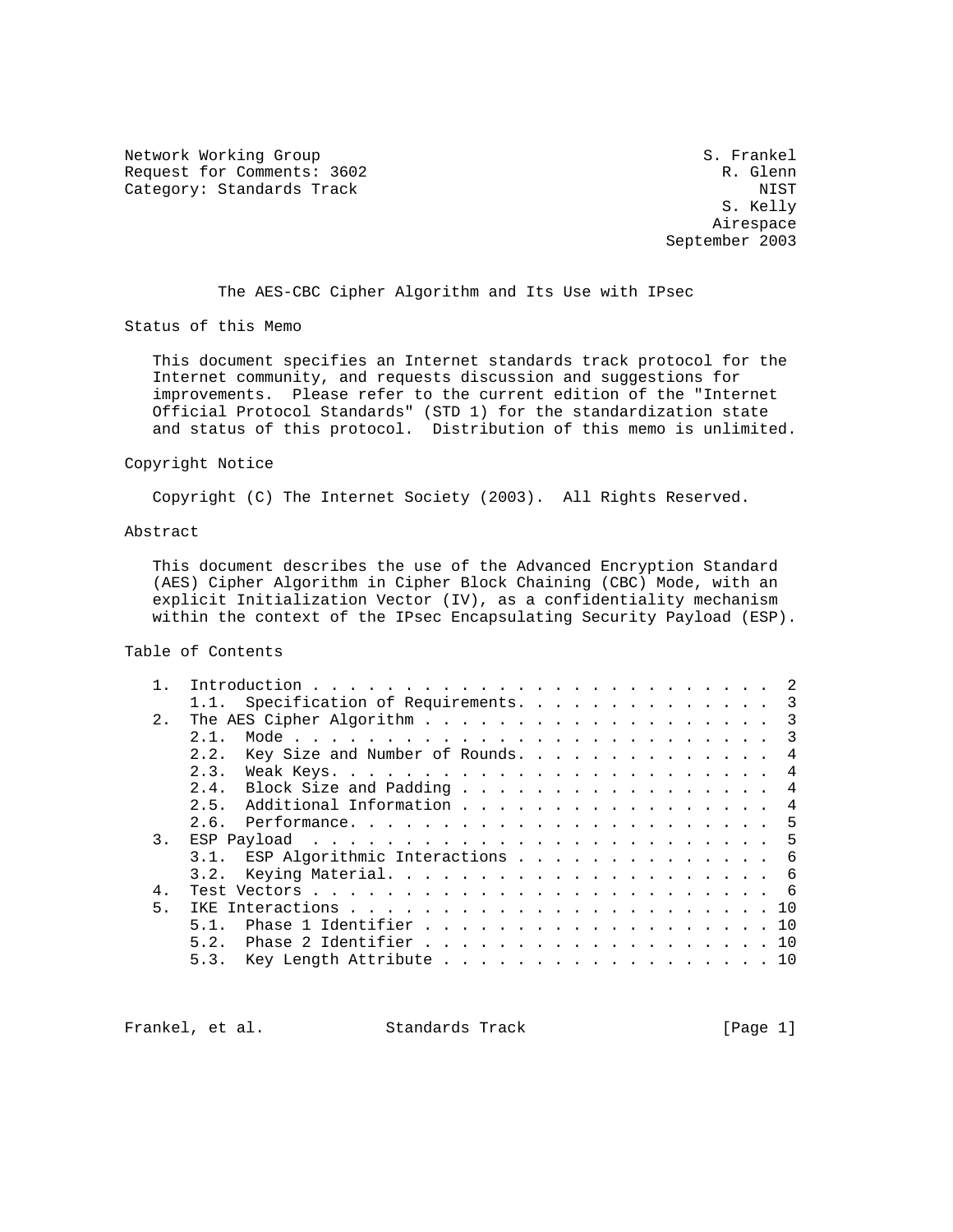|  | 5.4. Hash Algorithm Considerations. 10       |
|--|----------------------------------------------|
|  | 6. Security Considerations 11                |
|  |                                              |
|  | 8. Intellectual Property Rights Statement 11 |
|  |                                              |
|  | 9.1. Normative References 12                 |
|  | 9.2. Informative References 12               |
|  |                                              |
|  |                                              |
|  |                                              |

#### 1. Introduction

 As the culmination of a four-year competitive process, NIST (the National Institute of Standards and Technology) has selected the AES (Advanced Encryption Standard), the successor to the venerable DES (Data Encryption Standard). The competition was an open one, with public participation and comment solicited at each step of the process. The AES [AES], formerly known as Rijndael, was chosen from a field of five finalists.

The AES selection was made on the basis of several characteristics:

- + security
- + unclassified
- + publicly disclosed
- + available royalty-free, worldwide
- + capable of handling a block size of at least 128 bits
- + at a minimum, capable of handling key sizes of 128, 192, and 256 bits
- + computational efficiency and memory requirements on a variety of software and hardware, including smart cards
- + flexibility, simplicity and ease of implementation

 The AES will be the government's designated encryption cipher. The expectation is that the AES will suffice to protect sensitive (unclassified) government information until at least the next century. It is also expected to be widely adopted by businesses and financial institutions.

Frankel, et al. Standards Track [Page 2]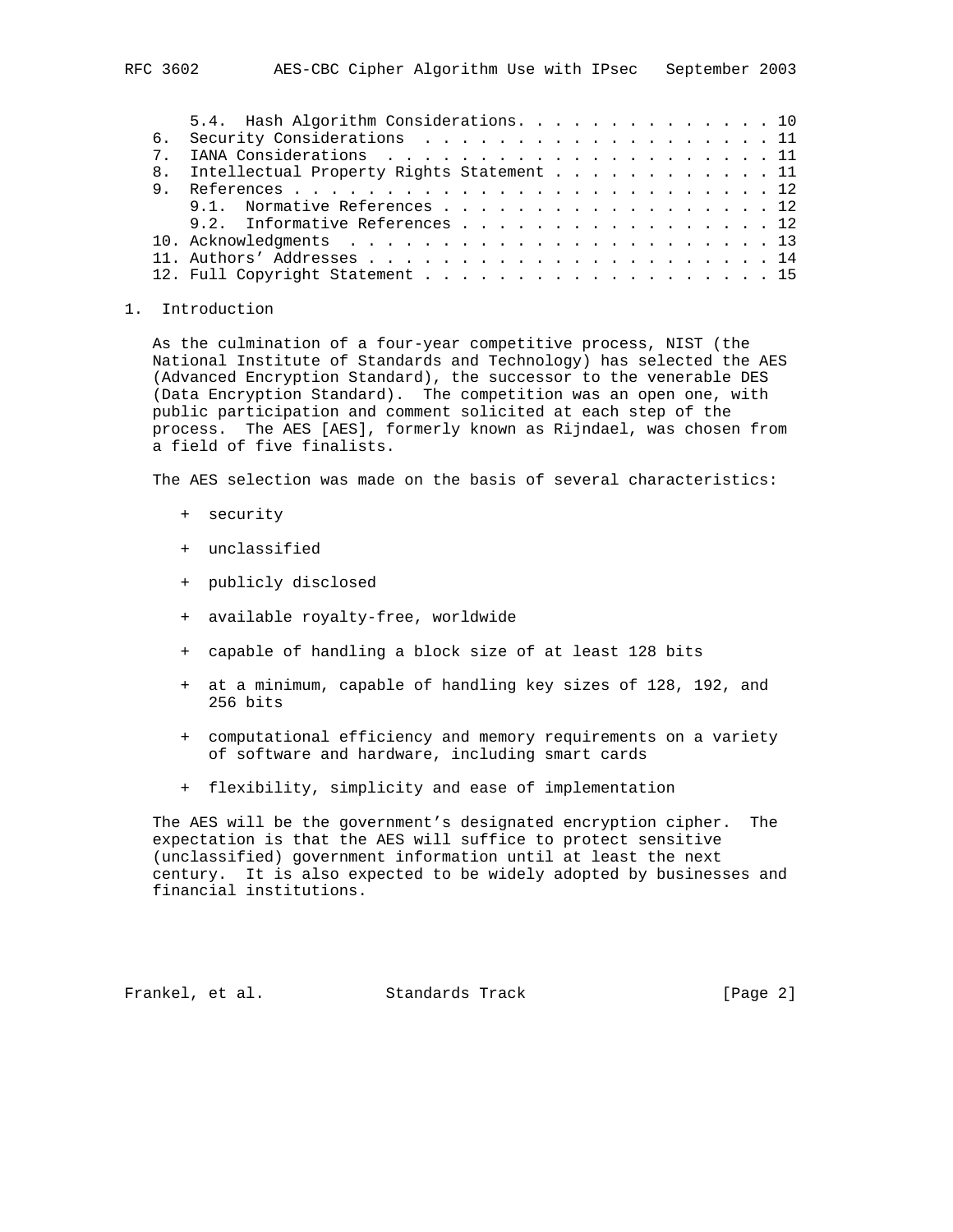It is the intention of the IETF IPsec Working Group that AES will eventually be adopted as the default IPsec ESP cipher and will obtain the status of MUST be included in compliant IPsec implementations.

 The remainder of this document specifies the use of the AES within the context of IPsec ESP. For further information on how the various pieces of ESP fit together to provide security services, refer to [ARCH], [ESP], and [ROAD].

### 1.1. Specification of Requirements

 The keywords "MUST", "MUST NOT", "REQUIRED", "SHALL", "SHALL NOT", "SHOULD", "SHOULD NOT", "RECOMMENDED", "MAY", and "OPTIONAL" that appear in this document are to be interpreted as described in [RFC-2119].

2. The AES Cipher Algorithm

 All symmetric block cipher algorithms share common characteristics and variables, including mode, key size, weak keys, block size, and rounds. The following sections contain descriptions of the relevant characteristics of the AES cipher.

2.1. Mode

 NIST has defined 5 modes of operation for AES and other FIPS-approved ciphers [MODES]: CBC (Cipher Block Chaining), ECB (Electronic CodeBook), CFB (Cipher FeedBack), OFB (Output FeedBack) and CTR (Counter). The CBC mode is well-defined and well-understood for symmetric ciphers, and is currently required for all other ESP ciphers. This document specifies the use of the AES cipher in CBC mode within ESP. This mode requires an Initialization Vector (IV) that is the same size as the block size. Use of a randomly generated IV prevents generation of identical ciphertext from packets which have identical data that spans the first block of the cipher algorithm's block size.

 The IV is XOR'd with the first plaintext block before it is encrypted. Then for successive blocks, the previous ciphertext block is XOR'd with the current plaintext, before it is encrypted.

 More information on CBC mode can be obtained in [MODES, CRYPTO-S]. For the use of CBC mode in ESP with 64-bit ciphers, see [CBC].

Frankel, et al. Standards Track [Page 3]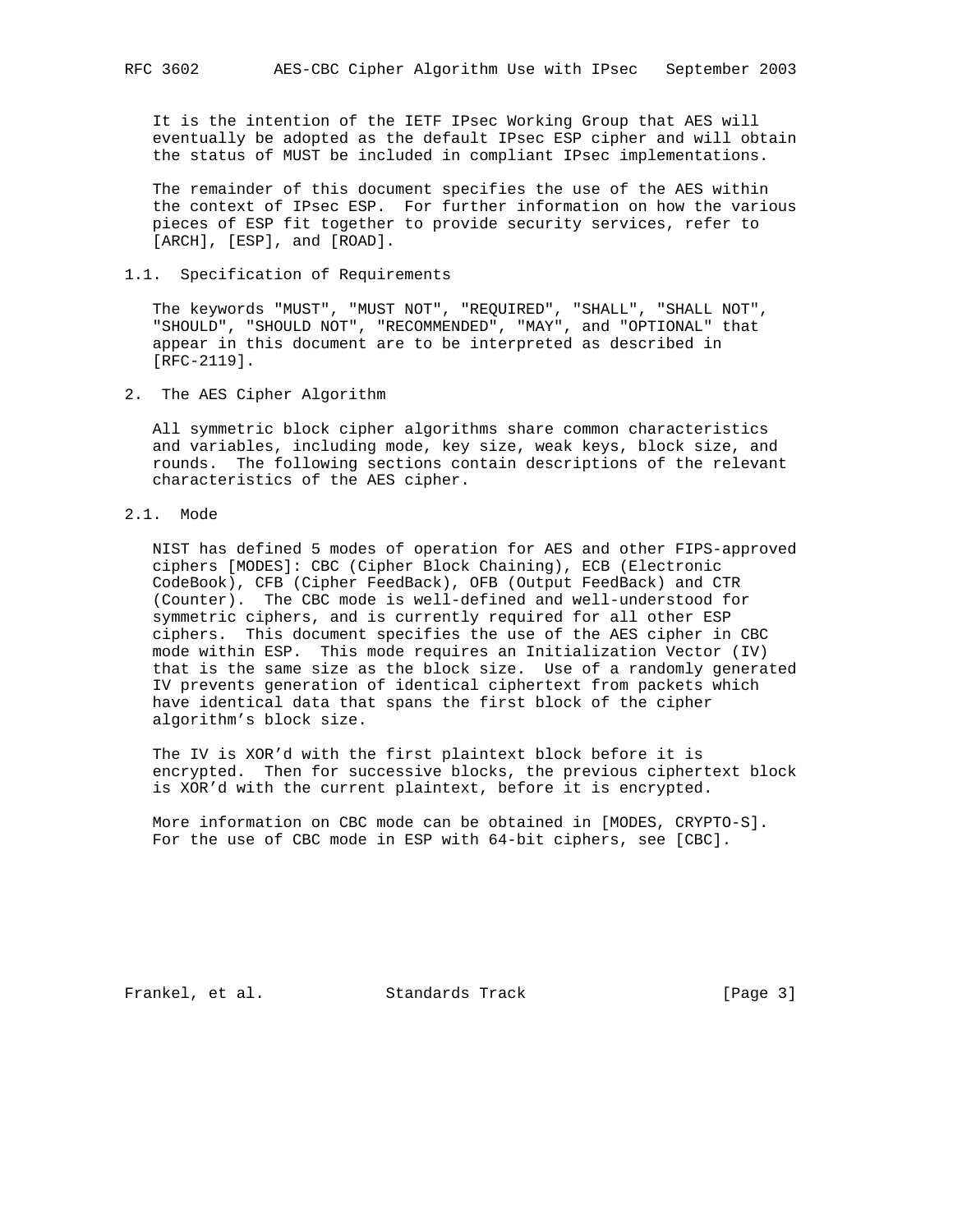#### 2.2. Key Size and Number of Rounds

 AES supports three key sizes: 128 bits, 192 bits, and 256 bits. The default key size is 128 bits, and all implementations MUST support this key size. Implementations MAY also support key sizes of 192 bits and 256 bits.

 AES uses a different number of rounds for each of the defined key sizes. When a 128-bit key is used, implementations MUST use 10 rounds. When a 192-bit key is used, implementations MUST use 12 rounds. When a 256-bit key is used, implementations MUST use 14 rounds.

2.3. Weak Keys

 At the time of writing this document there are no known weak keys for the AES.

 Some cipher algorithms have weak keys or keys that MUST not be used due to their interaction with some aspect of the cipher's definition. If weak keys are discovered for the AES, then weak keys SHOULD be checked for and discarded when using manual key management. When using dynamic key management, such as [IKE], weak key checks SHOULD NOT be performed as they are seen as an unnecessary added code complexity that could weaken the intended security [EVALUATION].

### 2.4. Block Size and Padding

The AES uses a block size of sixteen octets (128 bits).

 Padding is required by the AES to maintain a 16-octet (128-bit) blocksize. Padding MUST be added, as specified in [ESP], such that the data to be encrypted (which includes the ESP Pad Length and Next Header fields) has a length that is a multiple of 16 octets.

 Because of the algorithm specific padding requirement, no additional padding is required to ensure that the ciphertext terminates on a 4 octet boundary (i.e., maintaining a 16-octet blocksize guarantees that the ESP Pad Length and Next Header fields will be right aligned within a 4-octet word). Additional padding MAY be included, as specified in [ESP], as long as the 16-octet blocksize is maintained.

#### 2.5. Additional Information

 AES was invented by Joan Daemen from Banksys/PWI and Vincent Rijmen from ESAT-COSIC, both in Belgium, and is available world-wide on a royalty-free basis. It is not covered by any patents, and the Rijndael homepage contains the following statement: "Rijndael is

Frankel, et al. Standards Track [Page 4]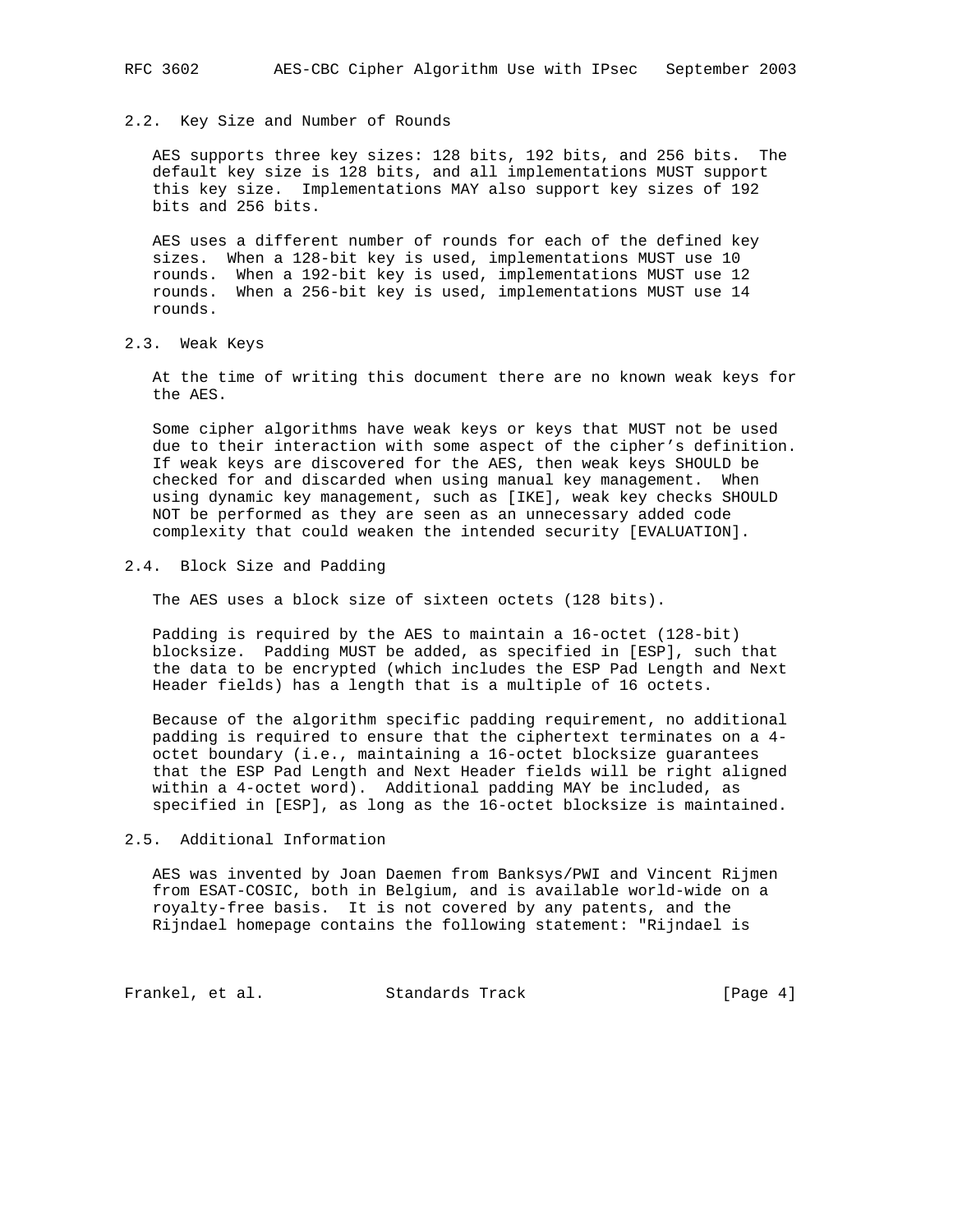available for free. You can use it for whatever purposes you want, irrespective of whether it is accepted as AES or not." AES's description can be found in [AES]. The Rijndael homepage is: http://www.esat.kuleuven.ac.be/˜rijmen/rijndael/.

 The AES homepage, http://www.nist.gov/aes, contains a wealth of information about the AES, including a definitive description of the AES algorithm, performance statistics, test vectors and intellectual property information. This site also contains information on how to obtain an AES reference implementation from NIST.

# 2.6. Performance

 For a comparison table of the estimated speeds of AES and other cipher algorithms, please see [PERF-1], [PERF-2], [PERF-3], or [PERF-4]. The AES homepage has pointers to other analyses.

3. ESP Payload

 The ESP payload is made up of the IV followed by raw cipher-text. Thus the payload field, as defined in [ESP], is broken down according to the following diagram:

 +---------------+---------------+---------------+---------------+ | | Initialization Vector (16 octets) | | +---------------+---------------+---------------+---------------+ | |  $\degree$  Encrypted Payload (variable length, a multiple of 16 octets)  $\degree$  | | +---------------------------------------------------------------+

 The IV field MUST be the same size as the block size of the cipher algorithm being used. The IV MUST be chosen at random, and MUST be unpredictable.

 Including the IV in each datagram ensures that decryption of each received datagram can be performed, even when some datagrams are dropped, or datagrams are re-ordered in transit.

 To avoid CBC encryption of very similar plaintext blocks in different packets, implementations MUST NOT use a counter or other low-Hamming distance source for IVs.

Frankel, et al. Standards Track [Page 5]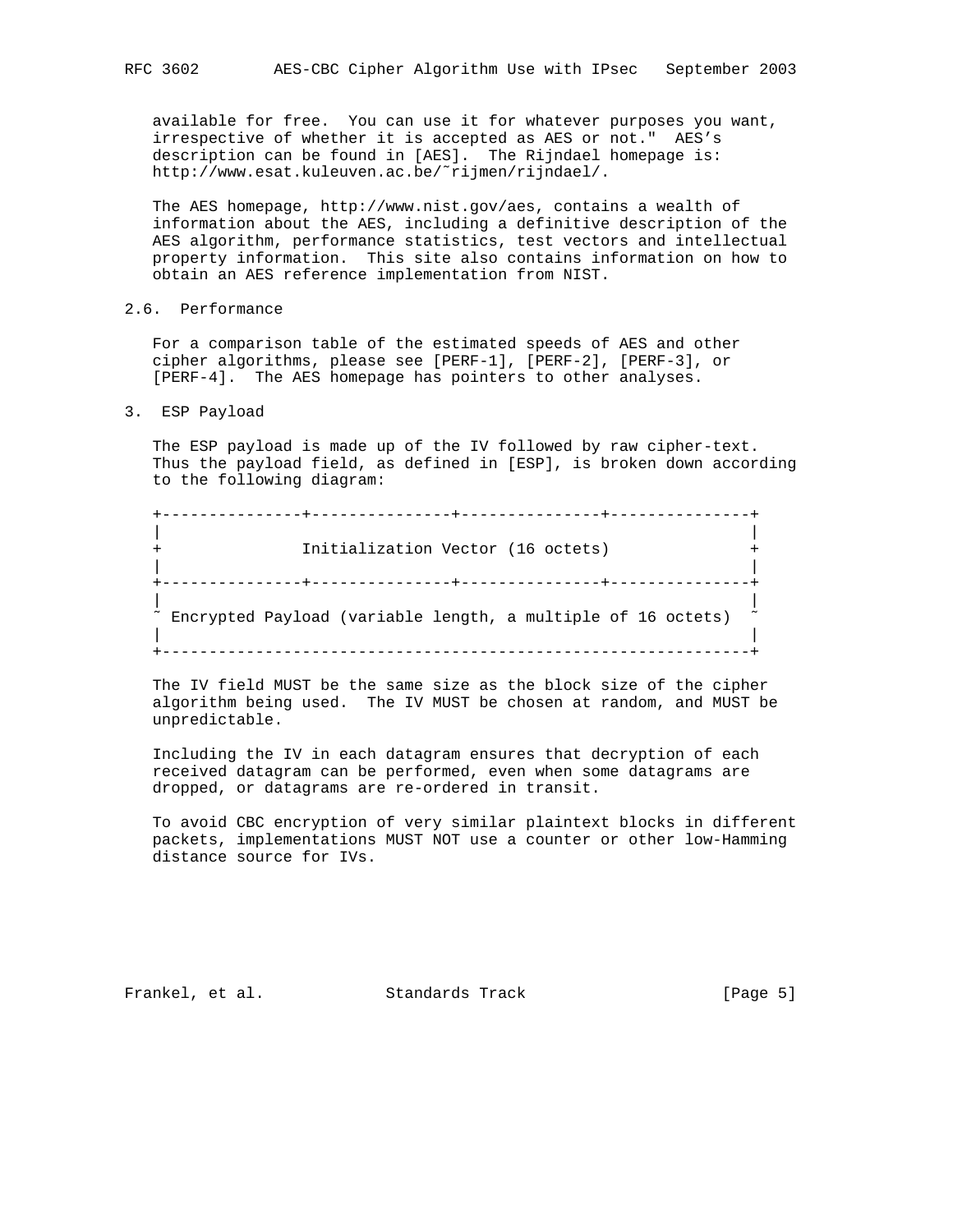### RFC 3602 AES-CBC Cipher Algorithm Use with IPsec September 2003

#### 3.1. ESP Algorithmic Interactions

 Currently, there are no known issues regarding interactions between the AES and other aspects of ESP, such as use of certain authentication schemes.

### 3.2. Keying Material

 The minimum number of bits sent from the key exchange protocol to the ESP algorithm must be greater than or equal to the key size.

 The cipher's encryption and decryption key is taken from the first <x> bits of the keying material, where <x> represents the required key size.

4. Test Vectors

 The first 4 test cases test AES-CBC encryption. Each test case includes the key, the plaintext, and the resulting ciphertext. The values of keys and data are either hexadecimal numbers (prefixed by "0x") or ASCII character strings (surrounded by double quotes). If a value is an ASCII character string, then the AES-CBC computation for the corresponding test case DOES NOT include the trailing null character  $(')0')$  of the string. The computed cyphertext values are all hexadecimal numbers.

 The last 4 test cases illustrate sample ESP packets using AES-CBC for encryption. All data are hexadecimal numbers (not prefixed by "0x").

 These test cases were verified using 2 independent implementations: the NIST AES-CBC reference implementation and an implementation provided by the authors of the Rijndael algorithm (http://csrc.nist.gov/encryption/aes/rijndael/ rijndael-unix-refc.tar).

```
Case #1: Encrypting 16 bytes (1 block) using AES-CBC with 128-bit key
Key : 0x06a9214036b8a15b512e03d534120006
IV : 0x3dafba429d9eb430b422da802c9fac41
Plaintext : "Single block msg"
Ciphertext: 0xe353779c1079aeb82708942dbe77181a
```
Case #2: Encrypting 32 bytes (2 blocks) using AES-CBC with 128-bit key Key : 0xc286696d887c9aa0611bbb3e2025a45a IV : 0x562e17996d093d28ddb3ba695a2e6f58 Plaintext : 0x000102030405060708090a0b0c0d0e0f 101112131415161718191a1b1c1d1e1f Ciphertext: 0xd296cd94c2cccf8a3a863028b5e1dc0a 7586602d253cfff91b8266bea6d61ab1

Frankel, et al. Standards Track [Page 6]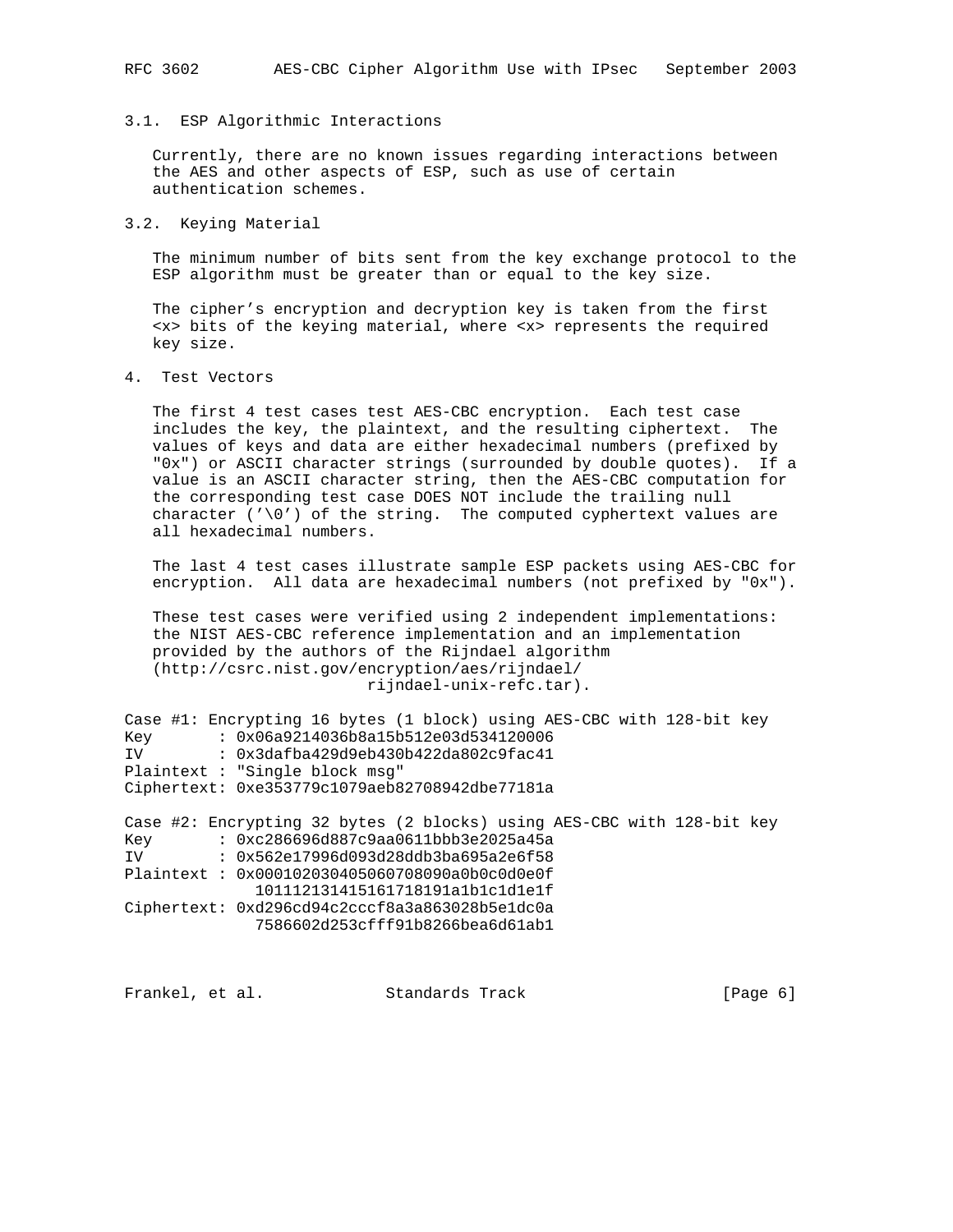RFC 3602 AES-CBC Cipher Algorithm Use with IPsec September 2003 Case #3: Encrypting 48 bytes (3 blocks) using AES-CBC with 128-bit key Key : 0x6c3ea0477630ce21a2ce334aa746c2cd IV : 0xc782dc4c098c66cbd9cd27d825682c81 Plaintext : "This is a 48-byte message (exactly 3 AES blocks)" Ciphertext: 0xd0a02b3836451753d493665d33f0e886 2dea54cdb293abc7506939276772f8d5 021c19216bad525c8579695d83ba2684 Case #4: Encrypting 64 bytes (4 blocks) using AES-CBC with 128-bit key Key : 0x56e47a38c5598974bc46903dba290349<br>IV : 0x8ce82eefbea0da3c44699ed7db51b7d9 : 0x8ce82eefbea0da3c44699ed7db51b7d9 Plaintext : 0xa0a1a2a3a4a5a6a7a8a9aaabacadaeaf b0b1b2b3b4b5b6b7b8b9babbbcbdbebf c0c1c2c3c4c5c6c7c8c9cacbcccdcecf d0d1d2d3d4d5d6d7d8d9dadbdcdddedf Ciphertext: 0xc30e32ffedc0774e6aff6af0869f71aa 0f3af07a9a31a9c684db207eb0ef8e4e 35907aa632c3ffdf868bb7b29d3d46ad 83ce9f9a102ee99d49a53e87f4c3da55 Case #5: Sample transport-mode ESP packet (ping 192.168.123.100) Key: 90d382b4 10eeba7a d938c46c ec1a82bf SPI: 4321 Source address: 192.168.123.3 Destination address: 192.168.123.100 Sequence number: 1 IV: e96e8c08 ab465763 fd098d45 dd3ff893 Original packet: IP header (20 bytes): 45000054 08f20000 4001f9fe c0a87b03 c0a87b64 Data (64 bytes): 08000ebd a70a0000 8e9c083d b95b0700 08090a0b 0c0d0e0f 10111213 14151617 18191a1b 1c1d1e1f 20212223 24252627 28292a2b 2c2d2e2f 30313233 34353637 Augment data with: Padding: 01020304 05060708 090a0b0c 0d0e Pad length: 0e Next header: 01 (ICMP) Pre-encryption Data with padding, pad length and next header (80 bytes): 08000ebd a70a0000 8e9c083d b95b0700 08090a0b 0c0d0e0f 10111213 14151617

01020304 05060708 090a0b0c 0d0e0e01

Frankel, et al. Standards Track [Page 7]

18191a1b 1c1d1e1f 20212223 24252627 28292a2b 2c2d2e2f 30313233 34353637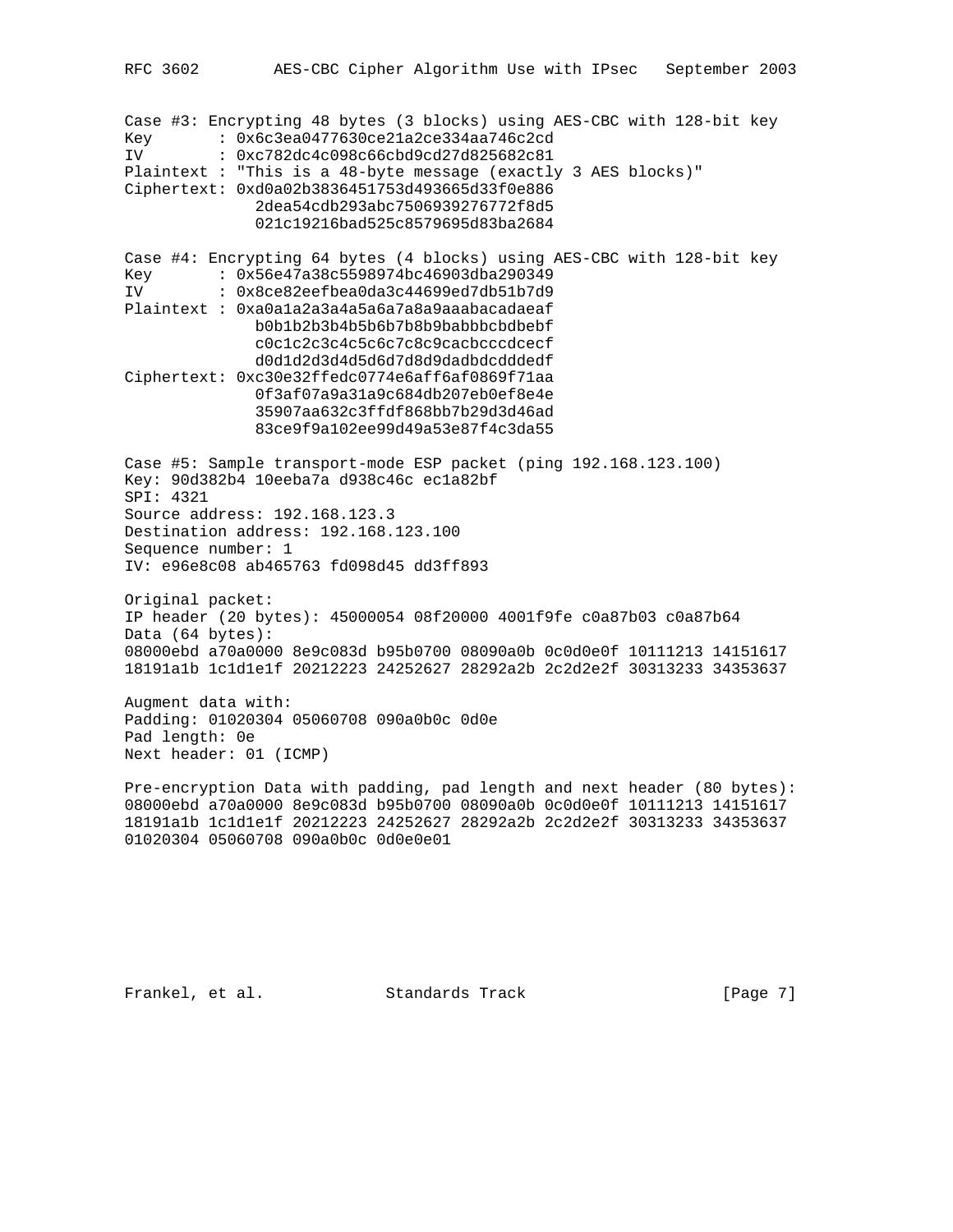Post-encryption packet with SPI, Sequence number, IV: IP header: 4500007c 08f20000 4032f9a5 c0a87b03 c0a87b64 SPI/Seq #: 00004321 00000001 IV: e96e8c08 ab465763 fd098d45 dd3ff893 Encrypted Data (80 bytes): f663c25d 325c18c6 a9453e19 4e120849 a4870b66 cc6b9965 330013b4 898dc856 a4699e52 3a55db08 0b59ec3a 8e4b7e52 775b07d1 db34ed9c 538ab50c 551b874a a269add0 47ad2d59 13ac19b7 cfbad4a6 Case #6: Sample transport-mode ESP packet (ping -p 77 -s 20 192.168.123.100) Key: 90d382b4 10eeba7a d938c46c ec1a82bf SPI: 4321 Source address: 192.168.123.3 Destination address: 192.168.123.100 Sequence number: 8 IV: 69d08df7 d203329d b093fc49 24e5bd80 Original packet: IP header (20 bytes): 45000030 08fe0000 4001fa16 c0a87b03 c0a87b64 Data (28 bytes): 0800b5e8 a80a0500 a69c083d 0b660e00 77777777 77777777 77777777 Augment data with: Padding: 0102 Pad length: 02 Next header: 01 (ICMP) Pre-encryption Data with padding, pad length and next header (32 bytes): 0800b5e8 a80a0500 a69c083d 0b660e00 77777777 77777777 77777777 01020201 Post-encryption packet with SPI, Sequence number, IV: IP header: 4500004c 08fe0000 4032f9c9 c0a87b03 c0a87b64 SPI/Seq #: 00004321 00000008 IV: 69d08df7 d203329d b093fc49 24e5bd80 Encrypted Data (32 bytes): f5199588 1ec4e0c4 488987ce 742e8109 689bb379 d2d750c0 d915dca3 46a89f75 Case #7: Sample tunnel-mode ESP packet (ping 192.168.123.200) Key: 01234567 89abcdef 01234567 89abcdef SPI: 8765 Source address: 192.168.123.3 Destination address: 192.168.123.200 Sequence number: 2 IV: f4e76524 4f6407ad f13dc138 0f673f37

Frankel, et al. Standards Track [Page 8]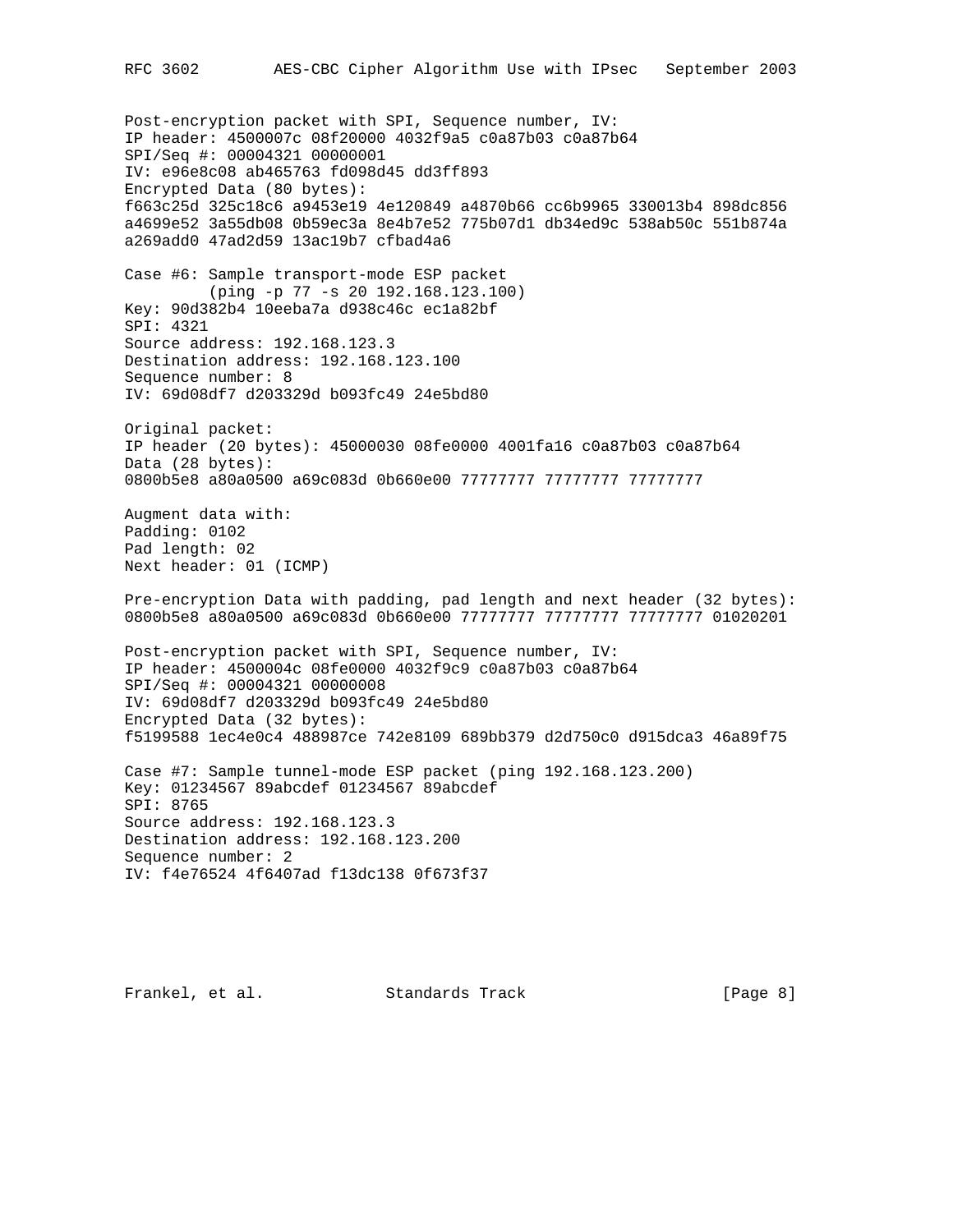Original packet: IP header (20 bytes): 45000054 09040000 4001f988 c0a87b03 c0a87bc8 Data (64 bytes): 08009f76 a90a0100 b49c083d 02a20400 08090a0b 0c0d0e0f 10111213 14151617 18191a1b 1c1d1e1f 20212223 24252627 28292a2b 2c2d2e2f 30313233 34353637 Augment data with: Padding: 01020304 05060708 090a Pad length: 0a Next header: 04 (IP-in-IP) Pre-encryption Data with original IP header, padding, pad length and next header (96 bytes): 45000054 09040000 4001f988 c0a87b03 c0a87bc8 08009f76 a90a0100 b49c083d 02a20400 08090a0b 0c0d0e0f 10111213 14151617 18191a1b 1c1d1e1f 20212223 24252627 28292a2b 2c2d2e2f 30313233 34353637 01020304 05060708 090a0a04 Post-encryption packet with SPI, Sequence number, IV: IP header: 4500008c 09050000 4032f91e c0a87b03 c0a87bc8 SPI/Seq #: 00008765 00000002 IV: f4e76524 4f6407ad f13dc138 0f673f37 Encrypted Data (96 bytes): 773b5241 a4c44922 5e4f3ce5 ed611b0c 237ca96c f74a9301 3c1b0ea1 a0cf70f8 e4ecaec7 8ac53aad 7a0f022b 859243c6 47752e94 a859352b 8a4d4d2d ecd136e5 c177f132 ad3fbfb2 201ac990 4c74ee0a 109e0ca1 e4dfe9d5 a100b842 f1c22f0d Case #8: Sample tunnel-mode ESP packet (ping -p ff -s 40 192.168.123.200) Key: 01234567 89abcdef 01234567 89abcdef SPI: 8765 Source address: 192.168.123.3 Destination address: 192.168.123.200 Sequence number: 5 IV: 85d47224 b5f3dd5d 2101d4ea 8dffab22 Original packet: IP header (20 bytes): 45000044 090c0000 4001f990 c0a87b03 c0a87bc8 Data (48 bytes): 0800d63c aa0a0200 c69c083d a3de0300 ffffffff ffffffff ffffffff ffffffff ffffffff ffffffff ffffffff ffffffff Augment data with: Padding: 01020304 05060708 090a Pad length: 0a Next header: 04 (IP-in-IP)

Frankel, et al. Standards Track [Page 9]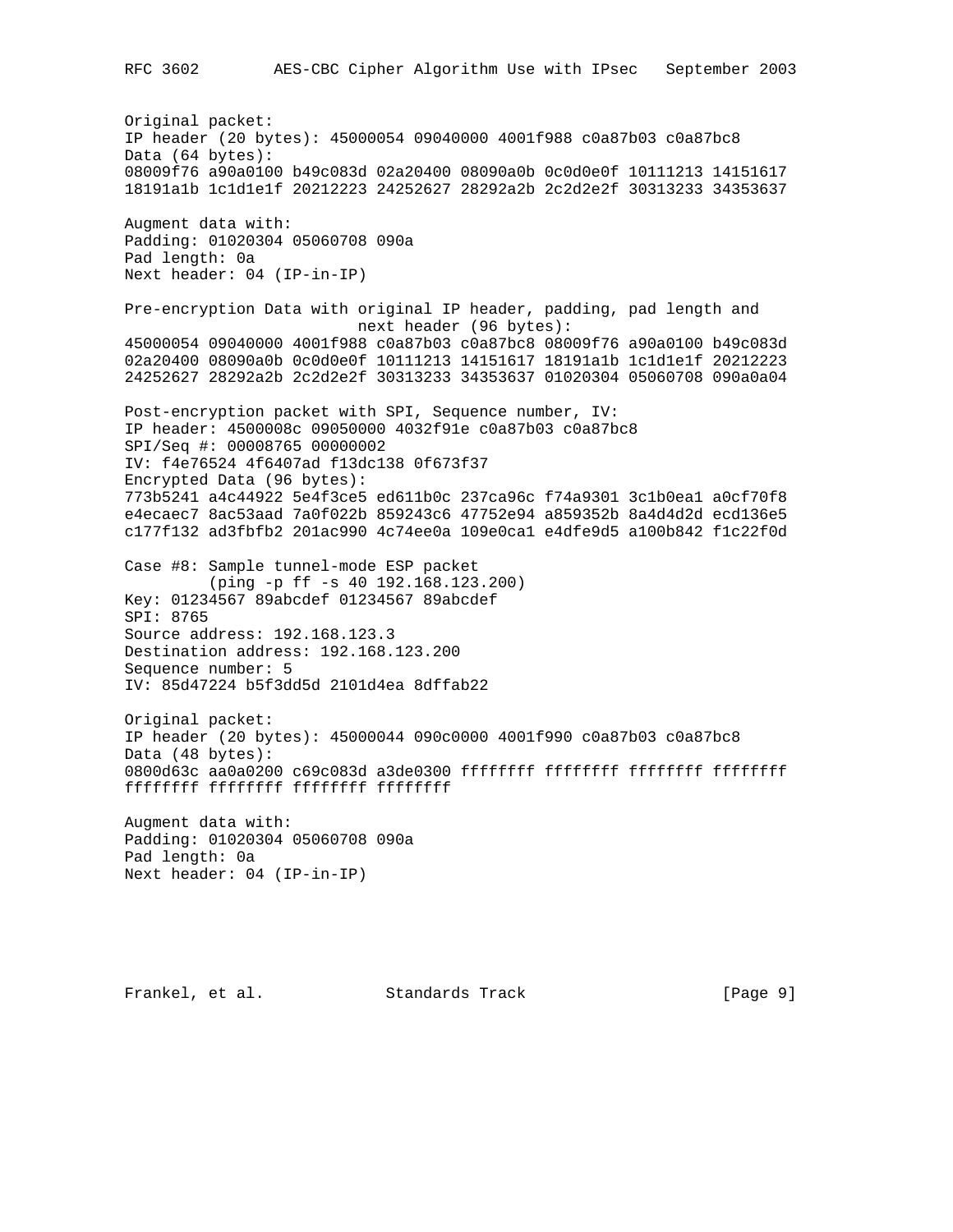Pre-encryption Data with original IP header, padding, pad length and next header (80 bytes): 45000044 090c0000 4001f990 c0a87b03 c0a87bc8 0800d63c aa0a0200 c69c083d a3de0300 ffffffff ffffffff ffffffff ffffffff ffffffff ffffffff ffffffff

ffffffff 01020304 05060708 090a0a04

Post-encryption packet with SPI, Sequence number, IV: IP header: 4500007c 090d0000 4032f926 c0a87b03 c0a87bc8 SPI/Seq #: 00008765 00000005 IV: 85d47224 b5f3dd5d 2101d4ea 8dffab22 Encrypted Data (80 bytes): 15b92683 819596a8 047232cc 00f7048f e45318e1 1f8a0f62 ede3c3fc 61203bb5 0f980a08 c9843fd3 a1b06d5c 07ff9639 b7eb7dfb 3512e5de 435e7207 ed971ef3 d2726d9b 5ef6affc 6d17a0de cbb13892

#### 5. IKE Interactions

5.1. Phase 1 Identifier

 For Phase 1 negotiations, IANA has assigned an Encryption Algorithm ID of 7 for AES-CBC.

5.2. Phase 2 Identifier

 For Phase 2 negotiations, IANA has assigned an ESP Transform Identifier of 12 for ESP\_AES.

5.3. Key Length Attribute

 Since the AES allows variable key lengths, the Key Length attribute MUST be specified in both a Phase 1 exchange [IKE] and a Phase 2 exchange [DOI].

5.4. Hash Algorithm Considerations

 A companion competition, to select the successor to SHA-1, the widely-used hash algorithm, recently concluded. The resulting hashes, called SHA-256, SHA-384 and SHA-512 [SHA2-1, SHA2-2] are capable of producing output of three different lengths (256, 384 and 512 bits), sufficient for the generation (within IKE) and authentication (within ESP) of the three AES key sizes (128, 192 and 256 bits).

 However, HMAC-SHA-1 [HMAC-SHA] and HMAC-MD5 [HMAC-MD5] are currently considered of sufficient strength to serve both as IKE generators of 128-bit AES keys and as ESP authenticators for AES encryption using 128-bit keys.

Frankel, et al. Standards Track [Page 10]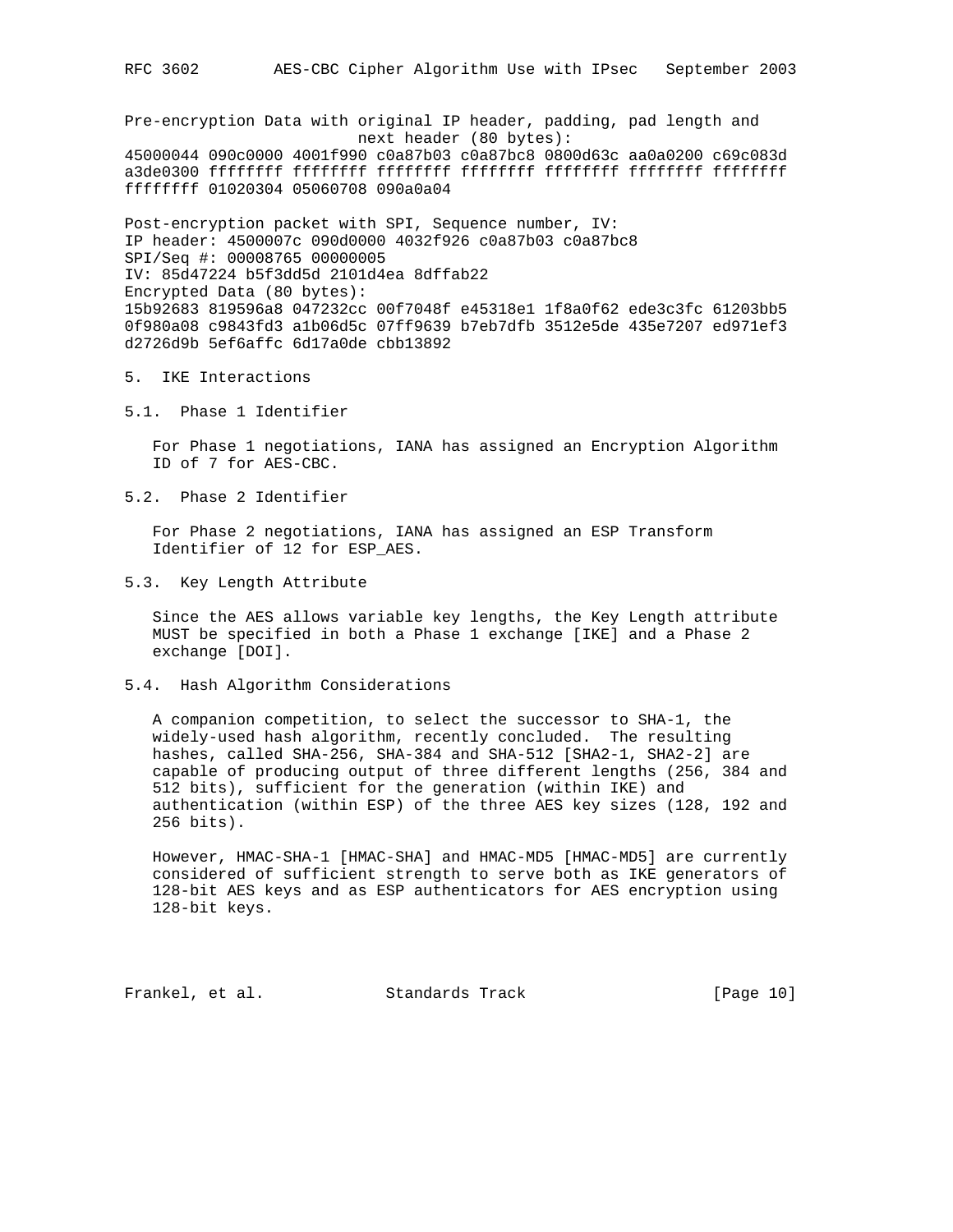#### 6. Security Considerations

 Implementations are encouraged to use the largest key sizes they can when taking into account performance considerations for their particular hardware and software configuration. Note that encryption necessarily impacts both sides of a secure channel, so such consideration must take into account not only the client side, but the server as well. However, a key size of 128 bits is considered secure for the foreseeable future.

 For more information regarding the necessary use of random IV values, see [CRYPTO-B].

 For further security considerations, the reader is encouraged to read [AES].

7. IANA Considerations

 IANA has assigned Encryption Algorithm ID 7 to AES-CBC. IANA has assigned ESP Transform Identifier 12 to ESP\_AES.

8. Intellectual Property Rights Statement

 The IETF takes no position regarding the validity or scope of any intellectual property or other rights that might be claimed to pertain to the implementation or use of the technology described in this document or the extent to which any license under such rights might or might not be available; neither does it represent that it has made any effort to identify any such rights. Information on the IETF's procedures with respect to rights in standards-track and standards-related documentation can be found in BCP-11. Copies of claims of rights made available for publication and any assurances of licenses to be made available, or the result of an attempt made to obtain a general license or permission for the use of such proprietary rights by implementers or users of this specification can be obtained from the IETF Secretariat.

 The IETF invites any interested party to bring to its attention any copyrights, patents or patent applications, or other proprietary rights which may cover technology that may be required to practice this standard. Please address the information to the IETF Executive Director.

Frankel, et al. Standards Track [Page 11]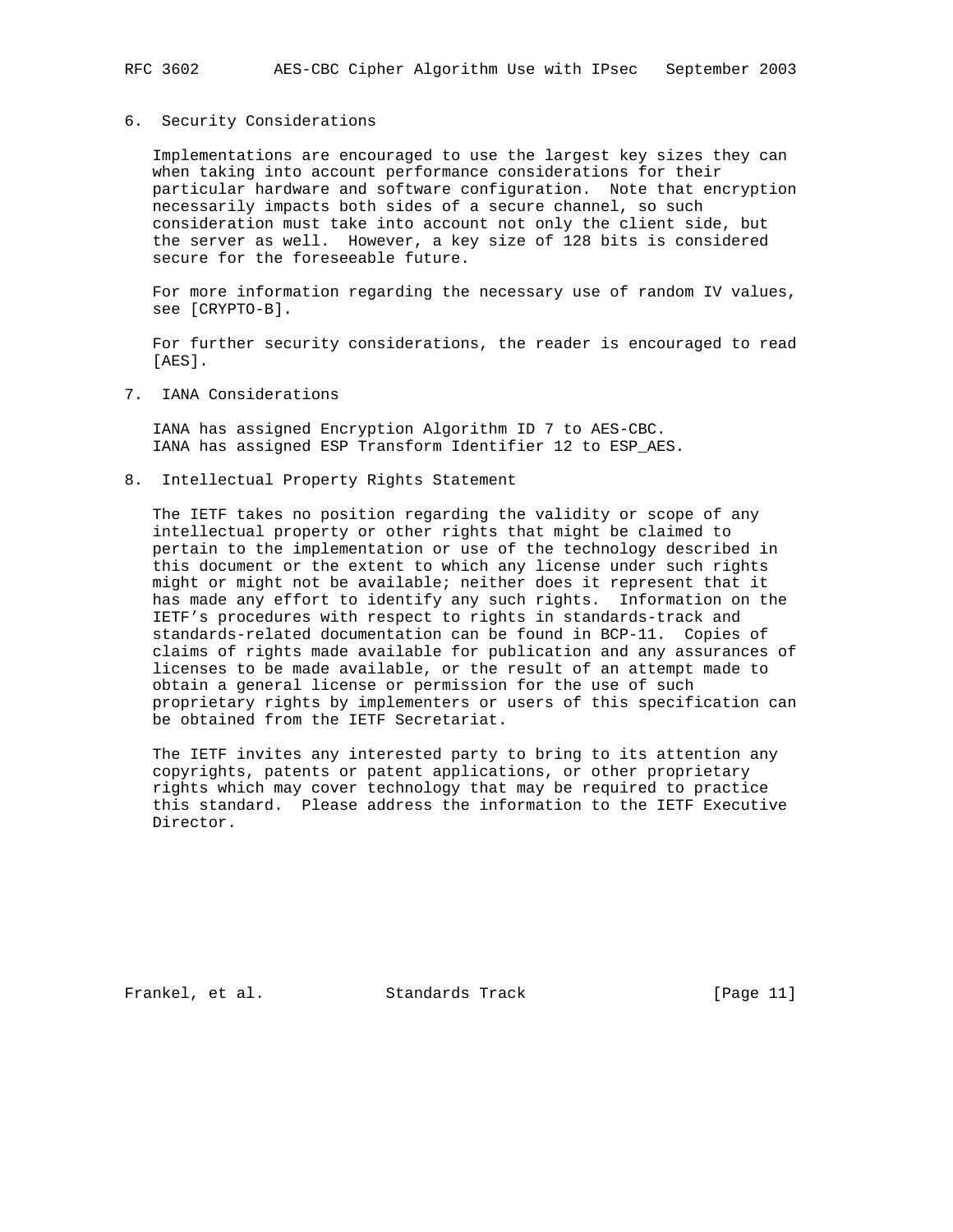# 9. References

9.1. Normative References

| [AES] | NIST, FIPS PUB 197, "Advanced Encryption Standard                        |
|-------|--------------------------------------------------------------------------|
|       | (AES)," November 2001.                                                   |
|       | http://csrc.nist.qov/publications/fips/fips197/<br>fips-197. ${ps, pdf}$ |

- [CBC] Pereira, R. and R. Adams, "The ESP CBC-Mode Cipher Algorithms", RFC 2451, November 1998.
- [ESP] Kent, S. and R. Atkinson, "IP Encapsulating Security Payload (ESP)", RFC 2406, November 1998.

#### 9.2. Informative References

- [ARCH] Kent, S. and R. Atkinson, "Security Architecture for the Internet Protocol", RFC 2401, November 1998.
- [CRYPTO-B] Bellovin, S., "Probable Plaintext Cryptanalysis of the IP Security Protocols", Proceedings of the Symposium on Network and Distributed System Security, San Diego, CA, pp. 155-160, February 1997. http://www.research.att.com/˜smb/papers/probtxt.pdf
- [CRYPTO-S] B. Schneier, "Applied Cryptography Second Edition", John Wiley & Sons, New York, NY, 1995, ISBN 0-471-12845-7.
- [DOI] Piper, D., "The Internet IP Security Domain of Interpretation for ISAKMP", RFC 2407, November 1998.
- [EVALUATION] Ferguson, N. and B. Schneier, "A Cryptographic Evaluation of IPsec," Counterpane Internet Security, Inc., January 2000. http://www.counterpane.com/ipsec.pdf
- [HMAC-MD5] Madson, C. and R. Glenn, "The Use of HMAC-MD5-96 within ESP and AH", RFC 2403, November 1998.
- [HMAC-SHA] Madson, C. and R. Glenn, "The Use of HMAC-SHA-1-96 within ESP and AH", RFC 2404, November 1998.
- [IKE] Harkins, D. and D. Carrel, "The Internet Key Exchange (IKE)", RFC 2409, November 1998.

Frankel, et al. Standards Track [Page 12]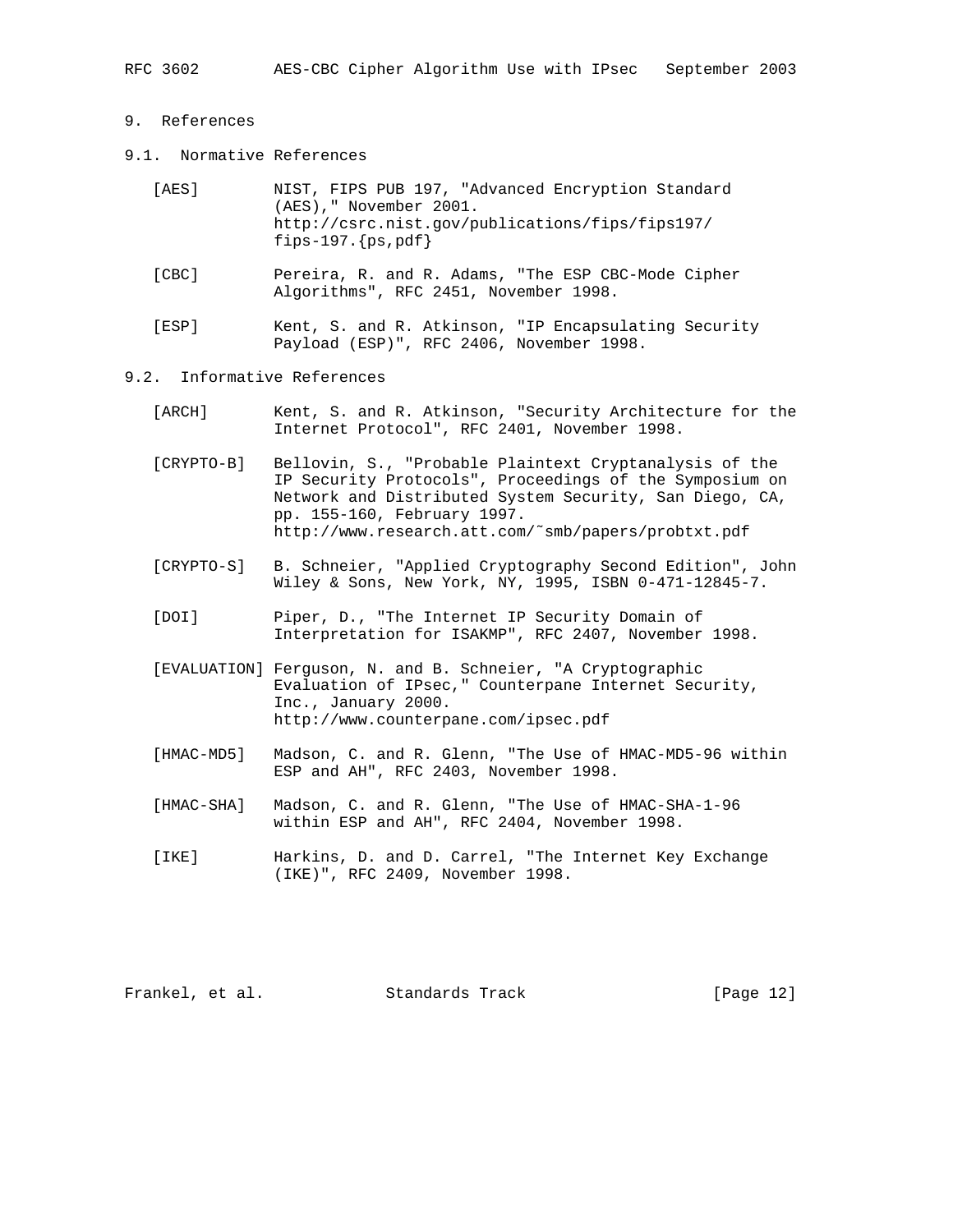RFC 3602 AES-CBC Cipher Algorithm Use with IPsec September 2003

- [MODES] Dworkin, M., "Recommendation for Block Cipher Modes of Operation: Methods and Techniques," NIST Special Publication 800-38A, December 2001. http://csrc.nist.gov/publications/nistpubs/ 800-38a/sp800-38a.pdf
- [PERF-1] Bassham, L. III, "Efficiency Testing of ANSI C Implementations of Round1 Candidate Algorithms for the Advanced Encryption Standard." http://csrc.nist.gov/encryption/aes/round1/r1-ansic.pdf
- [PERF-2] Lipmaa, Helger, "AES/Rijndael: speed." http://www.tcs.hut.fi/˜helger/aes/rijndael.html
- [PERF-3] Nechvetal, J., E. Barker, D. Dodson, M. Dworkin, J. Foti and E. Roback, "Status Report on the First Round of the Development of the Advanced Encryption Standard." http://csrc.nist.gov/encryption/aes/round1/r1report.pdf
- [PERF-4] Schneier, B., J. Kelsey, D. Whiting, D. Wagner, C. Hall, and N. Ferguson, "Performance Comparison of the AES Submissions." http://www.counterpane.com/aes-performance.pdf
- [RFC-2119] Bradner, S., "Key words for use in RFCs to Indicate Requirement Levels", BCP 14, RFC 2119, March 1997.
- [ROAD] Thayer, R., Doraswamy, N. and R. Glenn, "IP Security Document Roadmap", RFC 2411, November 1998.
- [SHA2-1] NIST, FIPS PUB 180-2 "Specifications for the Secure Hash Standard," August 2002. http://csrc.nist.gov/publications/fips/fips180-2/ fips180-2.pdf
- [SHA2-2] "Descriptions of SHA-256, SHA-384, and SHA-512." http://csrc.nist.gov/cryptval/shs/sha256-384-512.pdf

### 10. Acknowledgments

 Portions of this text, as well as its general structure, were unabashedly lifted from [CBC].

 The authors want to thank Hilarie Orman for providing expert advice (and a sanity check) on key sizes, requirements for Diffie-Hellman groups, and IKE interactions. We also thank Scott Fluhrer for his helpful comments and recommendations.

Frankel, et al. Standards Track [Page 13]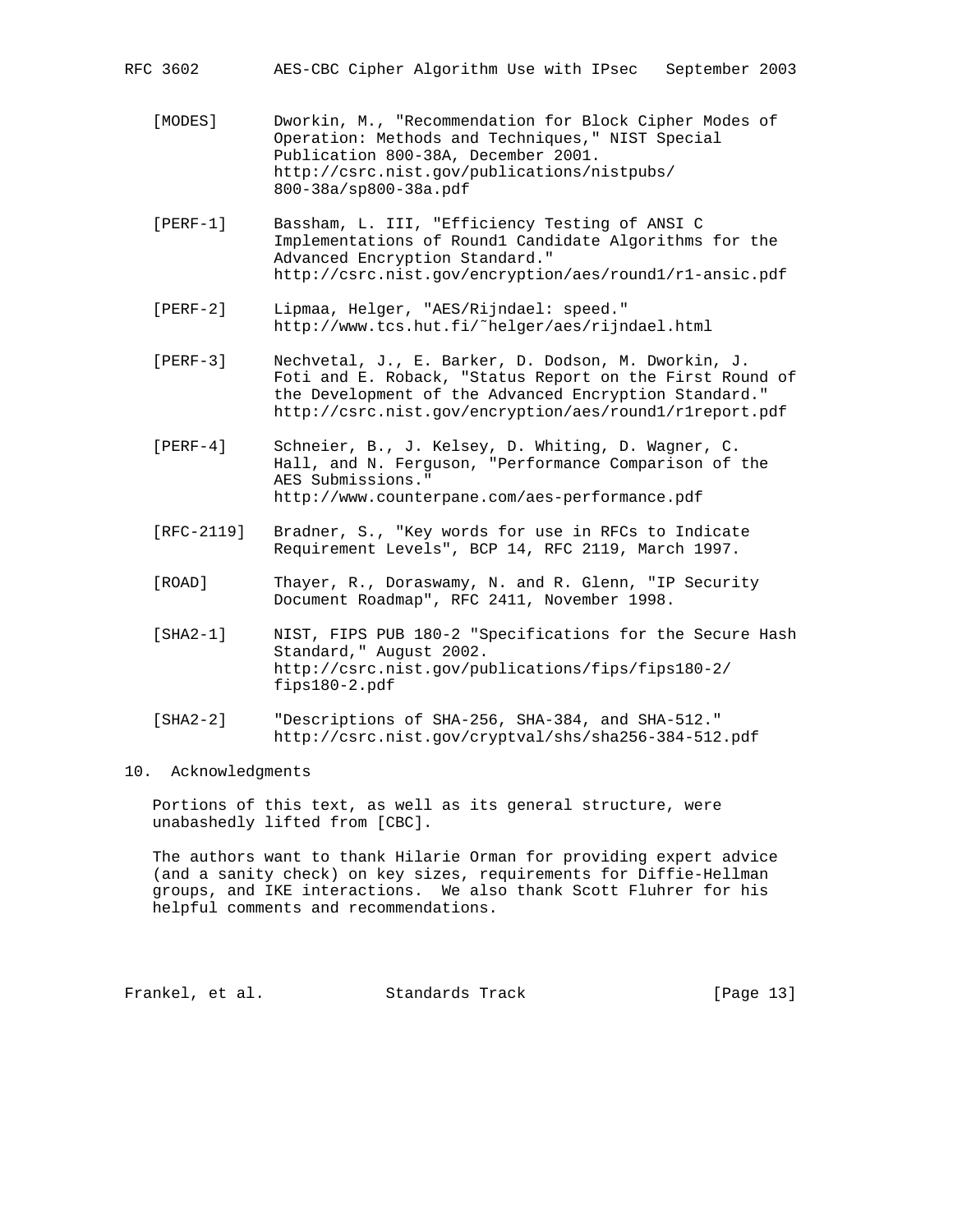11. Authors' Addresses

 Sheila Frankel NIST 820 West Diamond Ave. Room 677 Gaithersburg, MD 20899

 Phone: +1 (301) 975-3297 EMail: sheila.frankel@nist.gov

 Scott Kelly Airespace 110 Nortech Pkwy San Jose CA 95134

 Phone: +1 408 635 2000 EMail: scott@hyperthought.com

 Rob Glenn NIST 820 West Diamond Ave. Room 605 Gaithersburg, MD 20899

 Phone: +1 (301) 975-3667 EMail: rob.glenn@nist.gov

Frankel, et al. Standards Track [Page 14]